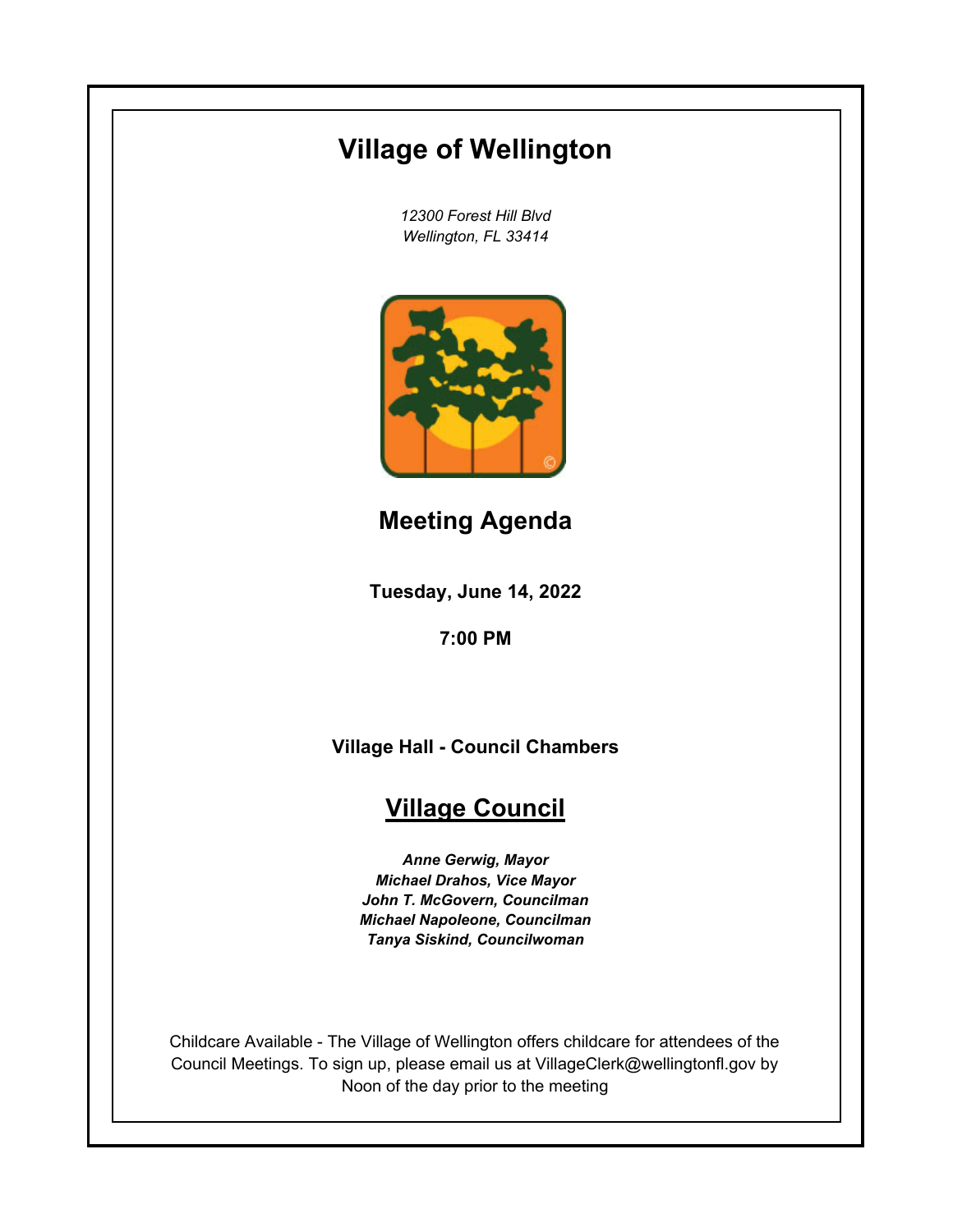#### **1. CALL TO ORDER**

#### **2. PLEDGE OF ALLEGIANCE**

#### **3. INVOCATION**

*Father Mario Castaneda of St. Rita Catholic Church*

#### **4. APPROVAL OF AGENDA**

#### **5. PRESENTATIONS AND PROCLAMATIONS**

**A.** [22-5085](http://wellington.legistar.com/gateway.aspx?m=l&id=/matter.aspx?key=12179) SENATOR TINA POLSKY: LEGISLATIVE UPDATE

*Legislative Session Update by Senator Tina Polsky, District 29.*

**B.** [22-5092](http://wellington.legistar.com/gateway.aspx?m=l&id=/matter.aspx?key=12189) PRESENTATION OF FLORIDA GREEN BUILDING COALITION (FGBC) LOCAL GOVERNMENT GOLD CERTIFICATION AWARD

*Presentation of the Florida Green Building Coalition (FGBC) Local Government Gold Certification Award to the Village of Wellington.*

**C.** [22-4935](http://wellington.legistar.com/gateway.aspx?m=l&id=/matter.aspx?key=12018) RESOLUTION NO. R2022-19 (AUTHORIZATION TO ENTER INTO A COMPREHENSIVE AGREEMENT FOR THE DEVELOPMENT, CONSTRUCTION, OPERATION AND MAINTENANCE OF A RECREATIONAL FACILITY AT THE WELLINGTON COMMUNITY PARK SITE)

> A RESOLUTION OF WELLINGTON, FLORIDA'S COUNCIL AUTHORIZING THE MAYOR TO EXECUTE A COMPREHENSIVE AGREEMENT WITH WELLINGTON ATHLETICS, LLC FOR THE DEVELOPMENT. CONSTRUCTION, OPERATION AND MAINTENANCE OF A RECREATIONAL FACILITY AT THE WELLINGTON COMMUNITY PARK SITE; AND PROVIDING AN EFFECTIVE DATE.

*Authorization to enter into an agreement with Wellington Athletics, LLC, for the development, construction, operation and maintenance of the Wellington Community Park site, contingent on Council approval of public financing.*

#### **6. CONSENT AGENDA**

**A.** [22-5178](http://wellington.legistar.com/gateway.aspx?m=l&id=/matter.aspx?key=12277) MINUTES OF THE REGULAR WELLINGTON COUNCIL MEETING OF MAY 10, 2022

*Council approval of the Minutes of the Regular Wellington Council Meeting of May 10, 2022.*

**B.** [21-4897](http://wellington.legistar.com/gateway.aspx?m=l&id=/matter.aspx?key=11978) AUTHORIZATION TO AWARD A CONTRACT FOR THE PURCHASE AND DELIVERY OF FILL MATERIALS

*Authorization to award a contract to Florida Superior Sand, Inc. for the purchase and delivery of fill materials in the amount of approximately \$45,000 annually.*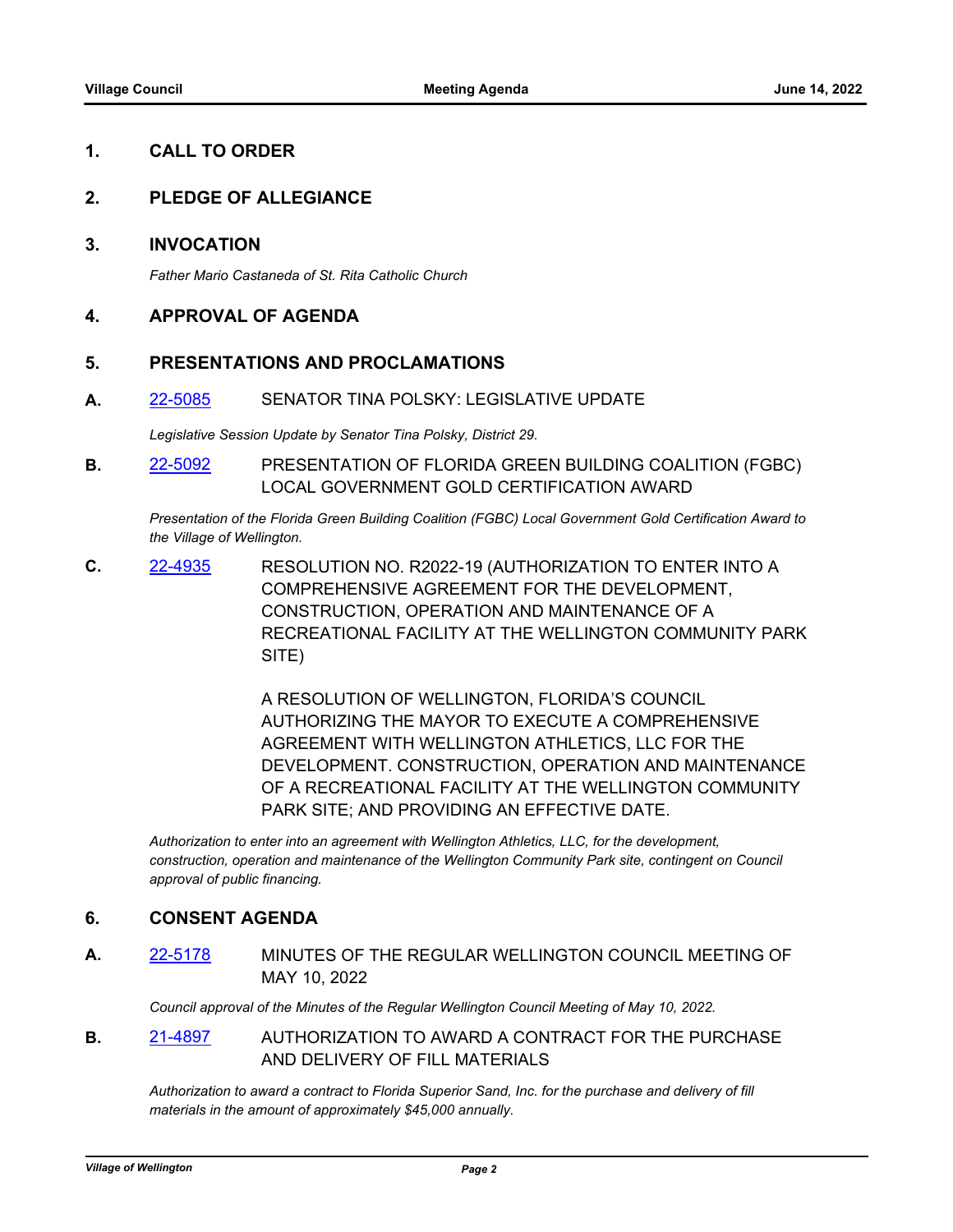**C.** [22-5094](http://wellington.legistar.com/gateway.aspx?m=l&id=/matter.aspx?key=12191) AUTHORIZATION TO PURCHASE AN IRRIGATION PUMP STATION REPLACEMENT, FROM HOOVER PUMPING SYSTEMS

*Authorization to purchase an irrigation pump station replacement, from Hoover Pumping Systems, including installation, at a cost of \$67,936.26.*

**D.** [22-5114](http://wellington.legistar.com/gateway.aspx?m=l&id=/matter.aspx?key=12213) AUTHORIZATION TO AWARD A TASK ORDER TO FLORIDA DESIGN DRILLING CORPORATION FOR SURFICIAL AQUIFER WELL REHABILITATION SERVICES

*Authorization to award a task order to Florida Design Drilling Corporation for the rehabilitation of surficial aquifer wells R4, R8, and R10, in the amount of \$480,612.*

**E.** [22-5115](http://wellington.legistar.com/gateway.aspx?m=l&id=/matter.aspx?key=12214) AUTHORIZATION TO APPROVE A TASK ORDER TO PROVIDE ENGINEERING CONSULTING SERVICES FOR THE WASTEWATER LIFT STATION NO. 65 REHABILITATION PROJECT

*Authorization to approve a task order to Mock, Roos & Associates, Inc. to provide engineering consulting services for the Wastewater Lift Station 65 Rehabilitation project at a cost of \$69,320.*

**F.** [22-5116](http://wellington.legistar.com/gateway.aspx?m=l&id=/matter.aspx?key=12215) AUTHORIZATION TO UTILIZE EXISTING CONTRACTS FOR THE INTERSECTION MILLING AND RESURFACING PROJECT AT AERO CLUB DRIVE, BINKS FOREST DRIVE AND GREENVIEW SHORES BOULEVARD

*Authorization to utilize existing contracts for the milling and resurfacing project at the intersection of Aero Club Drive, Binks Forest Drive, and Greenview Shores Boulevard at a cost of \$141,926.88.*

**G.** [22-5118](http://wellington.legistar.com/gateway.aspx?m=l&id=/matter.aspx?key=12217) AUTHORIZATION TO UTILIZE A PALM BEACH COUNTY CONTRACT WITH WYNN & SONS ENVIRONMENTAL CONSTRUCTION CO., INC. FOR VARIOUS GOLF CART PATHWAYS

*Authorization to utilize Palm Beach County contract #R2020-1641 with Wynn & Sons Environmental Construction Co., Inc., as a basis for pricing, for various golf cart pathways at a cost of \$148,809.00.*

**H.** [22-5215](http://wellington.legistar.com/gateway.aspx?m=l&id=/matter.aspx?key=12318) AUTHORIZATION TO EXECUTE A GUARANTEED MAXIMUM PRICE (GMP) AMENDMENT FOR THE POOL FILTER REPLACEMENT PROJECT

*Authorization to execute a Guaranteed Maximum Price (GMP) Amendment with The Morganti Group, Inc. for the Pool Filter Replacement project, at a cost of \$263,426.84.*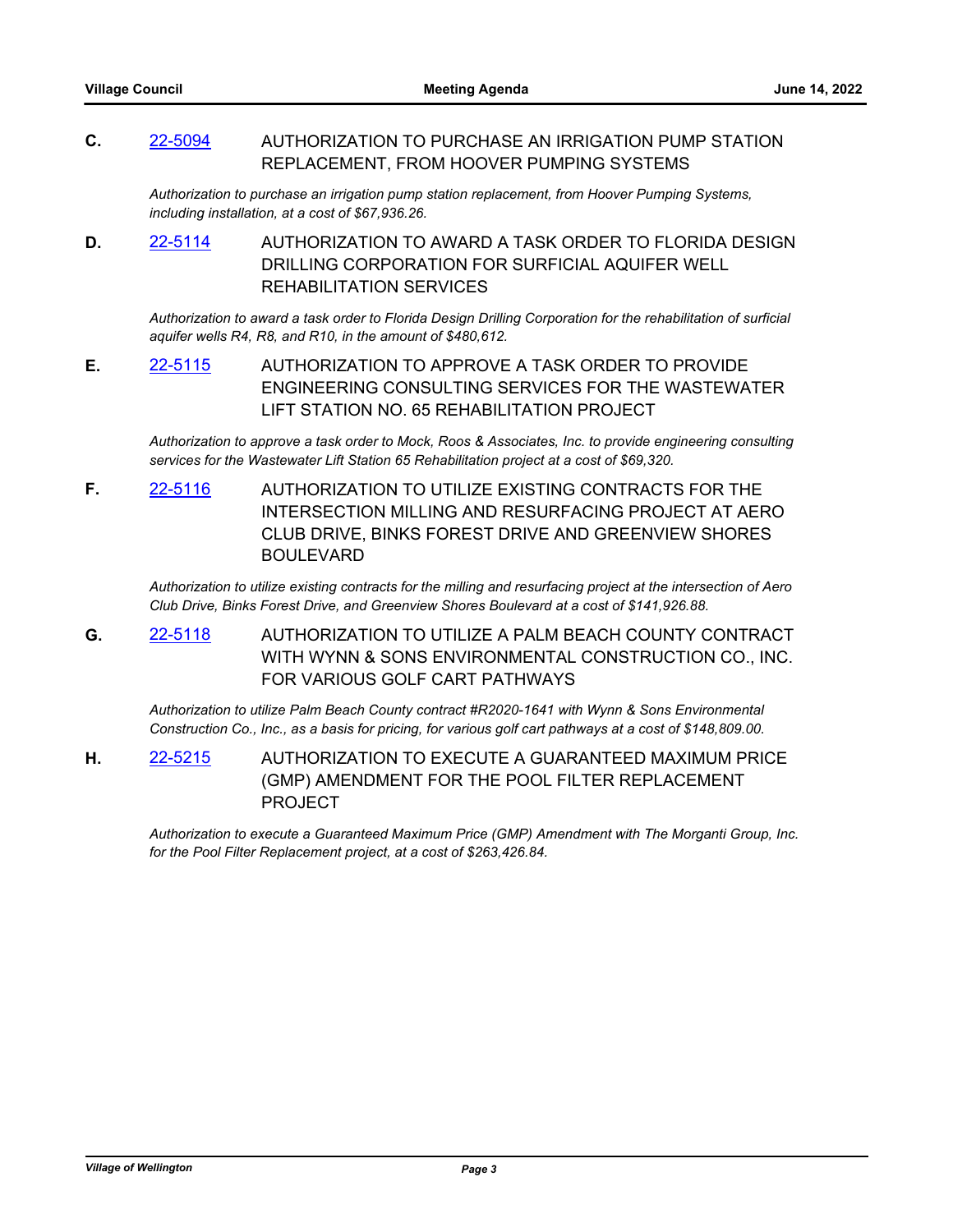**I.** [22-5104](http://wellington.legistar.com/gateway.aspx?m=l&id=/matter.aspx?key=12202) RESOLUTION NO. R2022-09 (PROVIDING FOR SUBMISSION OF PROPOSED CHARTER AMENDMENTS TO THE ELECTORATE FOR REFERENDUM AT THE AUGUST 23, 2022 ELECTION)

> A RESOLUTION OF WELLINGTON, FLORIDA'S COUNCIL AUTHORIZING THE SUBMISSION OF PROPOSED CHARTER AMENDMENTS ADOPTED IN ORDINANCES 2022-14 AND 2022-15 TO THE ELECTORS OF WELLINGTON FOR REFERENDUM AT THE AUGUST 23, 2022 ELECTION; AUTHORIZING THE PALM BEACH COUNTY SUPERVISOR OF ELECTIONS TO CONDUCT ALL LOGIC AND ACCURACY TESTS FOR THE 2022 WELLINGTON REFERENDUM ELECTION; AND PROVIDING AN EFFECTIVE DATE.

*Approval of Resolution No. R2022-09 designating the date, time and place for submission to the Wellington electors of the proposed amendments to Wellington's Charter adopted in Ordinance Nos. 2022-14 and 2022-15 and authorizing the Supervisor of Elections to conduct all logic and accuracy tests for the referendum questions.*

**J.** [22-5158](http://wellington.legistar.com/gateway.aspx?m=l&id=/matter.aspx?key=12257) RESOLUTION NO. R2022-10 (ELECTION SIGNS ON DESIGNATED PUBLIC PROPERTY AND RIGHTS-OF-WAY POLICY)

> A RESOLUTION OF WELLINGTON, FLORIDA'S COUNCIL APPROVING A POLICY FOR ELECTION SIGNS ON DESIGNATED PUBLIC PROPERTY OR RIGHTS-OF-WAY; AND PROVIDING AN EFFECTIVE DATE.

*Approval of Resolution No. R2022-10 approving a policy for election signs on designated public property or rights-of-way.*

**K.** [22-5160](http://wellington.legistar.com/gateway.aspx?m=l&id=/matter.aspx?key=12259) RESOLUTION NO. R2022-11 (BOARD MEETING SCHEDULES)

A RESOLUTION OF WELLINGTON, FLORIDA'S COUNCIL REPEALING AND REPLACING RESOLUTIONS NO. R2010-46 AND RESOLUTION NO. R2016-32 RELATING TO MEETING DATES AND SCHEDULES OF VARIOUS BOARDS; AND PROVIDING AN EFFECTIVE DATE.

*Approval of Resolution No. R2022-11 setting forth meeting dates and schedules for various board and committees.*

**L.** [22-5190](http://wellington.legistar.com/gateway.aspx?m=l&id=/matter.aspx?key=12292) RESOLUTION NO. R2022-14 (POLO HOUSE AT PALM BEACH POLO & COUNTRY CLUB POA INC.)

> A RESOLUTION OF WELLINGTON, FLORIDA'S COUNCIL ACCEPTING AND APPROVING THE PLAT OF POLO HOUSE AT PALM BEACH POLO & COUNTRY CLUB POA INC., A PARCEL OF LAND LYING IN A PORTION OF SECTION 14, TOWNSHIP 44 SOUTH, RANGE 41 EAST, VILLAGE OF WELLINGTON, PALM BEACH COUNTY, FLORIDA.

*Approval of Resolution No. R2022-14 accepting and approving the Polo House at Palm Beach Polo & Country Club POA Inc. Plat.*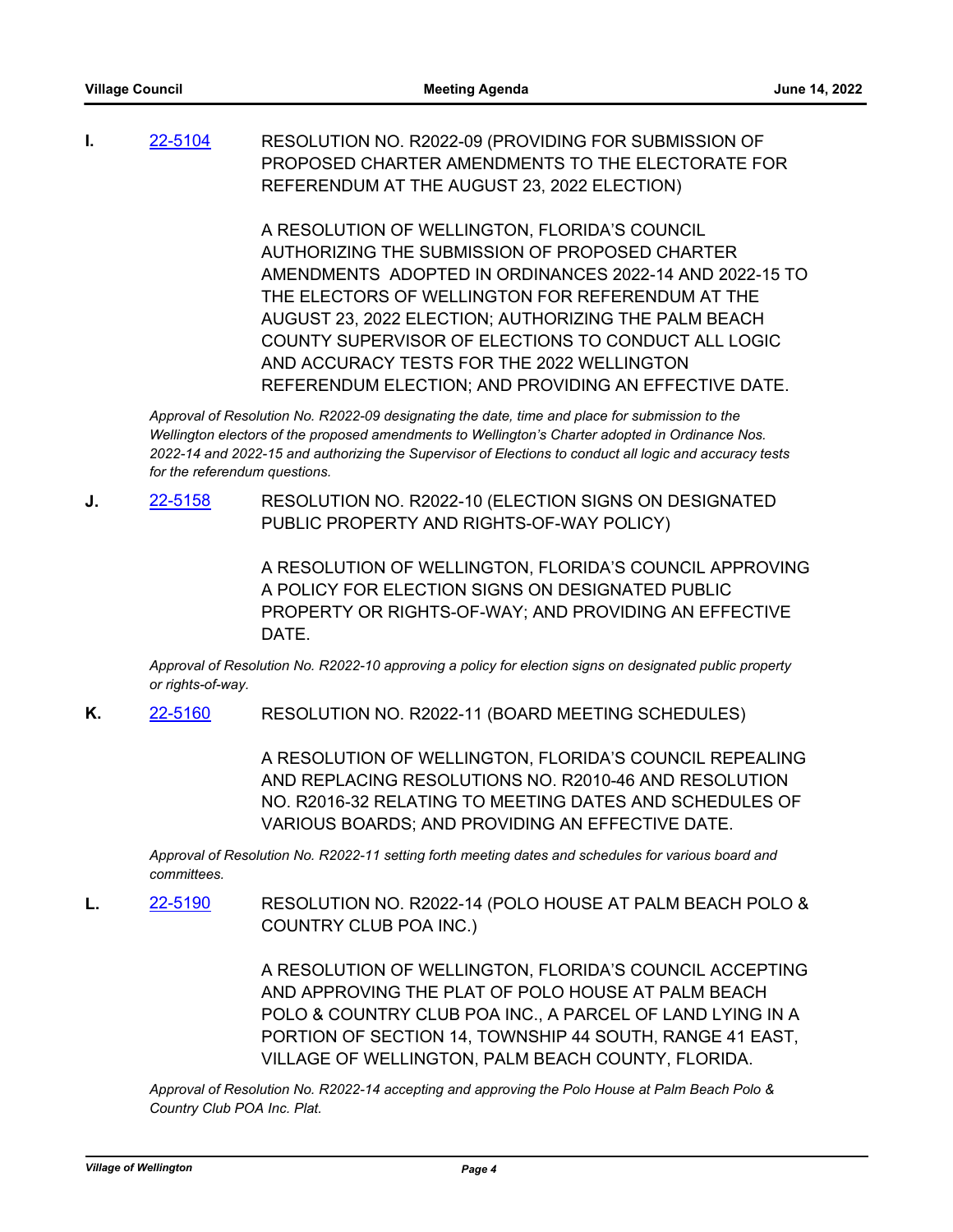**M.** [22-5171](http://wellington.legistar.com/gateway.aspx?m=l&id=/matter.aspx?key=12270) APPROVAL BY THE WELLINGTON COUNCIL OF THE PAVING OF A PORTION OF 50TH STREET AND ADOPTION BY THE ACME BOARD OF SUPERVISORS OF RESOLUTION NO. AC2022-01 APPROVING CONSIDERATION OF THE ADOPTION OF A PLAN OF IMPROVEMENTS FOR A UNIT OF DEVELOPMENT FOR 50th STREET

*Approval by the Wellington Council of the paving of a portion of 50th Street and adoption by the Acme Board of Supervisors of Acme Resolution No. AC2022-01 approving consideration of the adoption of a Plan of Improvement for a Unit of Development for 50th Street.*

**N.** [22-5201](http://wellington.legistar.com/gateway.aspx?m=l&id=/matter.aspx?key=12306) FLORIDA MUNICIPAL INSURANCE TRUST (FMIT) TRUSTEE NOMINATIONS

*Council is requested to endorse the nomination of Mayor Anne Gerwig to serve as a Trustee on the Florida Municipal Insurance Trust Board.*

### **7. PUBLIC HEARINGS**

**A.** [22-5164](http://wellington.legistar.com/gateway.aspx?m=l&id=/matter.aspx?key=12263) RESOLUTION NO. R2022-17 (PRELIMINARY TRIM RATES FOR WELLINGTON SOLID WASTE COLLECTION AND RECYCLING ASSESSMENT)

> A RESOLUTION OF WELLINGTON, FLORIDA'S COUNCIL ADOPTING THE PRELIMINARY NON-AD VALOREM ASSESSMENT RATES FOR SOLID WASTE COLLECTION AND RECYCLING SERVICE FOR TRUTH-IN-MILLAGE ("TRIM") PURPOSES WITHIN THE JURISDICTIONAL BOUNDARIES OF WELLINGTON; AND PROVIDING AN EFFECTIVE DATE.

*Approval of Resolution No. R2022-17 setting the preliminary FY 2023 TRIM rates for solid waste collection and recycling proposed at \$220/unit for curbside service and \$170/unit for containerized service.*

**B.** [22-5204](http://wellington.legistar.com/gateway.aspx?m=l&id=/matter.aspx?key=12310) FIRST READING OF ORDINANCES AMENDING CHAPTERS 17 THROUGH 24 OF WELLINGTON'S CODE OF ORDINANCES

*Approval on First Reading of Chapters 17 through 24 of Wellington's Code of Ordinances.*

**C.** [22-5207](http://wellington.legistar.com/gateway.aspx?m=l&id=/matter.aspx?key=12314) FIRST READING OF ORDINANCE NO. 2022-24 REPEALING CHAPTER 10, CHAPTER 34, AND ALL RESERVED CHAPTERS OF THE CODE OF ORDINANCES

*Approval of Ordinance No. 2022-24 repealing Chapter 10, Chapter 34, and all reserved chapters of the Code of Ordinances on first reading.*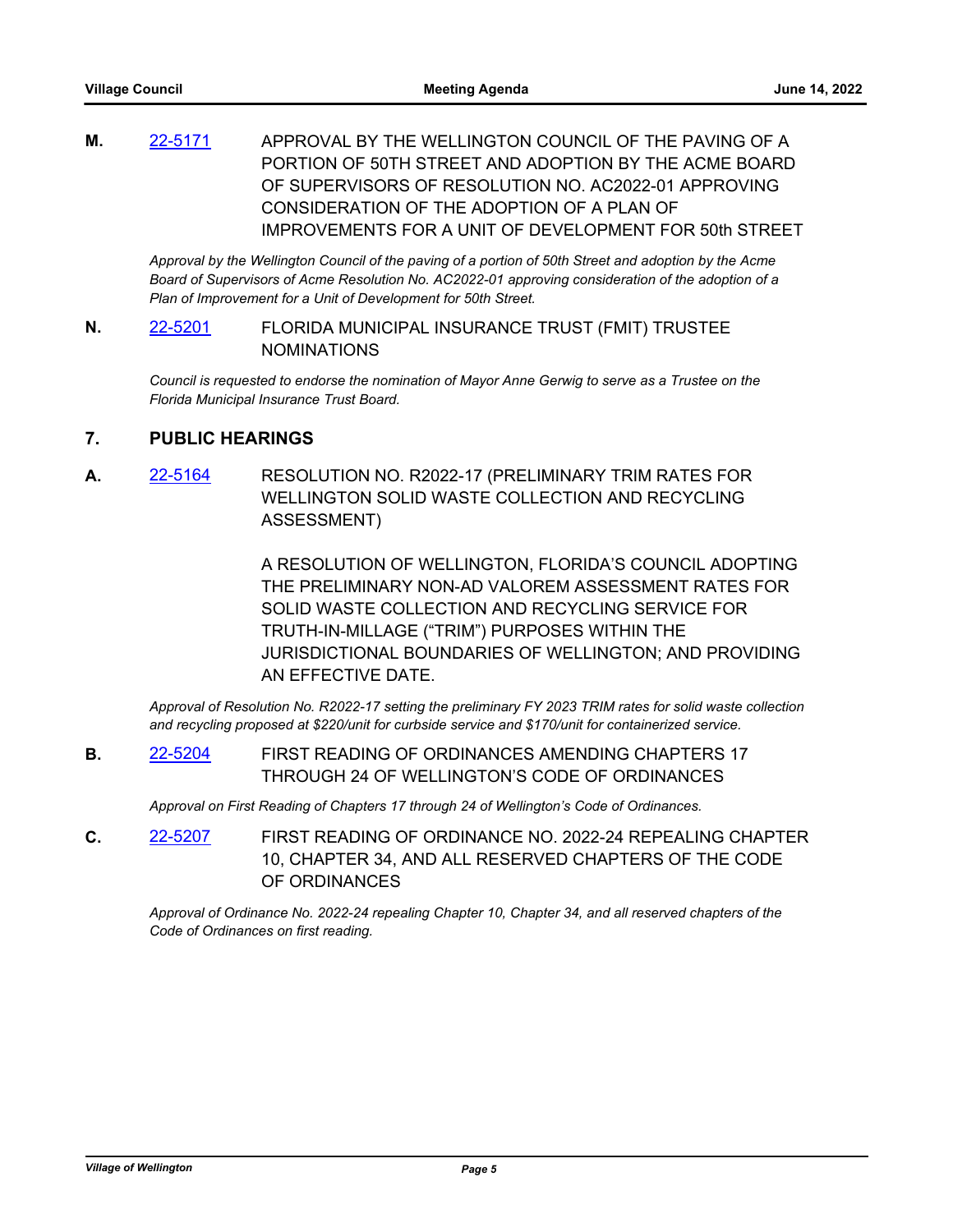**D.** [22-5192](http://wellington.legistar.com/gateway.aspx?m=l&id=/matter.aspx?key=12294) RESOLUTION NO. R2022–12 (LOTIS WELLINGTON DEVELOPMENT ORDER AMENDMENT)

> A RESOLUTION OF WELLINGTON, FLORIDA'S COUNCIL, FOR A DEVELOPMENT ORDER AMENDMENT (PETITION NUMBER 2021-0001-DOA) FOR CERTAIN PROPERTY, KNOWN AS LOTIS WELLINGTON, A MIXED-USE PROJECT, TOTALING 64.02 ACRES, MORE OR LESS, LOCATED ON THE WEST SIDE OF STATE ROAD 7, APPROXIMATELY HALF A MILE NORTH OF FOREST HILL BOULEVARD, AS MORE SPECIFICALLY DESCRIBED HEREIN; APPROVING MODIFIED CONDITIONS OF APPROVAL OF THE APPROVED MASTER PLAN AND CONDITIONAL USES, INCLUDING THE MODIFICATION OF USE SQUARE FEET LIMITATIONS, CERTIFICATE OF OCCUPANCY THRESHOLDS, AND DELETING THE FINANCIAL INSTITUTION WITH DRIVE-THRU CONDITIONAL USE; PROVIDING A CONFLICTS CLAUSE; PROVIDING A SEVERABILITY CLAUSE; AND PROVIDING AN EFFECTIVE DATE.

*Approval of Resolution No. R2022-12, a Development Order Amendment (DOA) to modify conditions of approval of Resolution No. R2020-48, approving the Master Plan and Conditional Uses for the 64-acre mixed-use project known as Lotis Wellington.*

#### **8. REGULAR AGENDA**

**A.** [21-4784](http://wellington.legistar.com/gateway.aspx?m=l&id=/matter.aspx?key=11850) AUTHORIZATION TO AWARD A CONTRACT TO PROVIDE ARCHITECTURAL AND ENGINEERING SERVICES FOR THE CONSTRUCTION OF A NEW PALM BEACH SHERIFF'S OFFICE (PBSO) SUBSTATION

*Authorization to award a contract to Leo A. Daly Company to provide architectural and engineering services for the construction of a new PBSO Substation in the amount of \$57.005.*

**B.** [22-5081](http://wellington.legistar.com/gateway.aspx?m=l&id=/matter.aspx?key=12174) COUNCIL APPOINTMENT OF BOARD AND COMMITTEE MEMBERS

*Council selection of new appointments to the Affordable Housing Advisory Committee, Architectural Review Board, Construction Board of Adjustment and Appeals, Education Committee, Equestrian Preserve Committee, Parks & Recreation Advisory Board, Planning, Zoning & Adjustment Board, Public Safety Committee, Senior Advisory Committee and Tree Board.*

## **C.** [22-5172](http://wellington.legistar.com/gateway.aspx?m=l&id=/matter.aspx?key=12271) VOTING DELEGATE FOR THE FLORIDA LEAGUE OF CITIES' 96TH ANNUAL CONFERENCE

*Nomination and Selection of a Voting Delegate for the Florida League of Cities' 96th Annual Conference in Hollywood, Florida, from August 11, 2021 to August 13, 2022.*